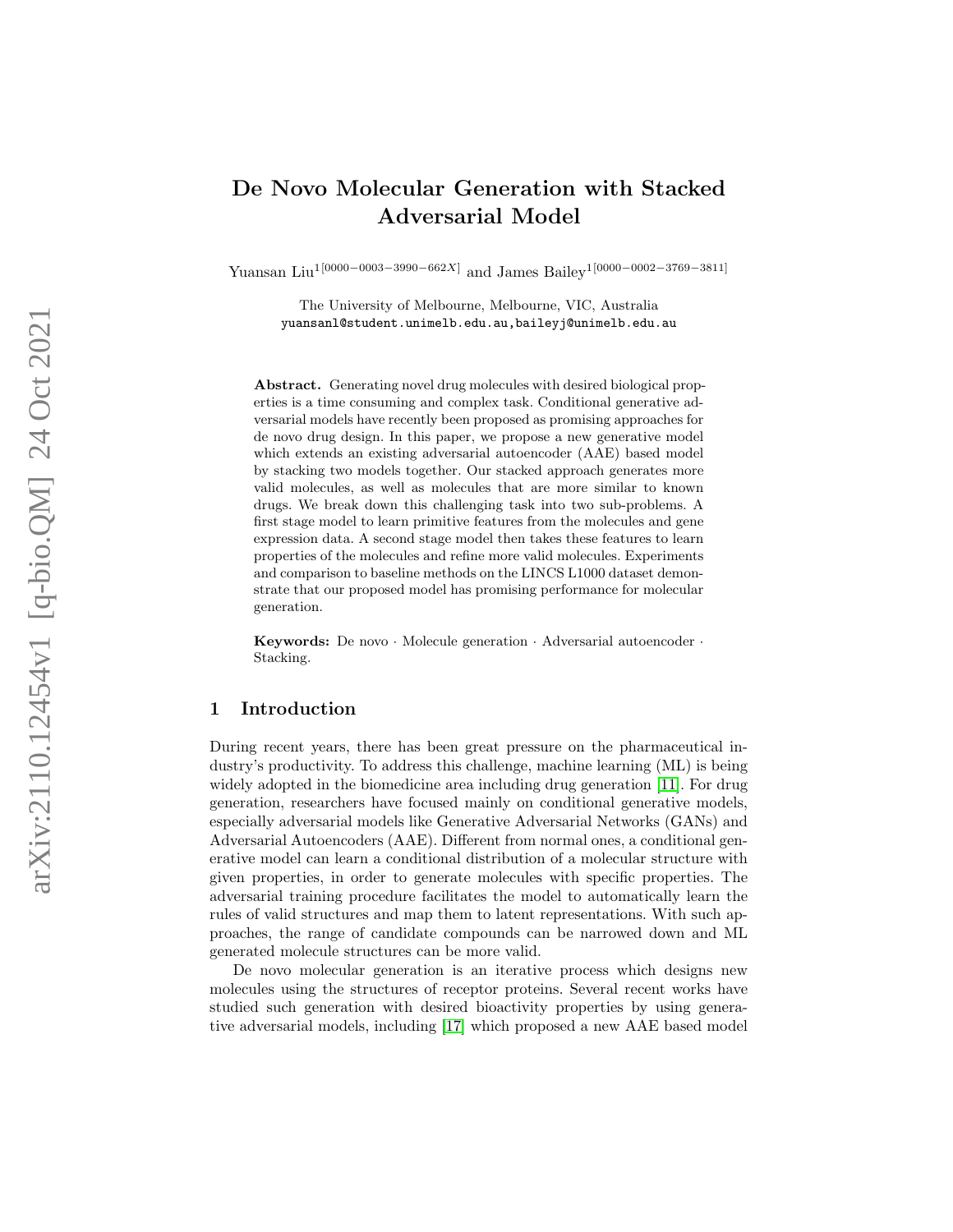2 Yuansan et al.

named the Bidirectional Adversarial Autoencoder(BiAAE), our main contribution in this paper is an enhancement of it, where we show how to effectively adapt the stacking method used in [\[22\]](#page-11-2) to a new stacking method that works well for the BiAAE. By implementing this new stacking method, performance improves substantially, especially in the validity of the generation and the similarity with known compounds. Thus the generations have more likelihood to be biologically meaningful, potentially making it possible to increase the productivity of drug design.

This paper is organized as follows: Section [2](#page-1-0) presents a brief literature review. In section [3](#page-2-0) we will present our proposed model. Section [4](#page-5-0) outlines experiments to evaluate our new model and compare with baselines. Finally, Section [5](#page-10-0) concludes the paper.

## <span id="page-1-0"></span>2 Related Works

# 2.1 Generative Adversarial Models

Deep learning technologies have been applied in many areas over the last decade, among them, deep generative models have shown superior performance in image and text processing. Variational autoencoders (VAE) use a Bayesian method to learn the latent representations in order to turn the classic autoencoders into generative models [\[6\]](#page-10-1), generative adversarial networks(GAN) use an adversarial approach in the training procedure to shape the output distribution [\[3\]](#page-10-2), adversarial autoencoders(AAE) combine the previous two models together [\[10\]](#page-11-3). There are also conditional extensions from these models: a conditional GAN (CGAN) concatenates label information into the generator's input noise to make GANs capable of more complex generation tasks [\[13\]](#page-11-4), to improve the quality of generation, some researchers change the structure of the basic model: StackGAN stacked two GANs together to produce realistic images [\[22\]](#page-11-2).

#### 2.2 Generative Models for Drug Discovery

Successes in machine learning for graphs and text has led to new applications of generative models in the drug discovery area. Initially, several works investigated VAE like model usage on generating simplified molecular-input line-entry system (SMILES) [\[20\]](#page-11-5) representation of molecules, the first of them being CharacterVAE [\[4\]](#page-10-3). Apart from VAEs, GANs have also been used for this task, LatentGAN [\[15\]](#page-11-6) combined an autoencoder and GAN for the de novo drug design task. In recent years, conditional generative models have been used to provide guidance for molecular generation in order to generate molecules with desired properties. In [\[7\]](#page-10-4) the authors proposed a conditional graph generative model to manage de novo molecular design, [\[8\]](#page-11-7) developed a generative model based on conditional VAE (CVAE) for molecular generation, [\[12\]](#page-11-8) conditioned a 3D binding pocket on the CVAE to generate 3D molecular structures for the first time.

To make the generated molecules biologically meaningful, gene expression data, which proved to be useful in identifying novel active molecules [\[2\]](#page-10-5), roughly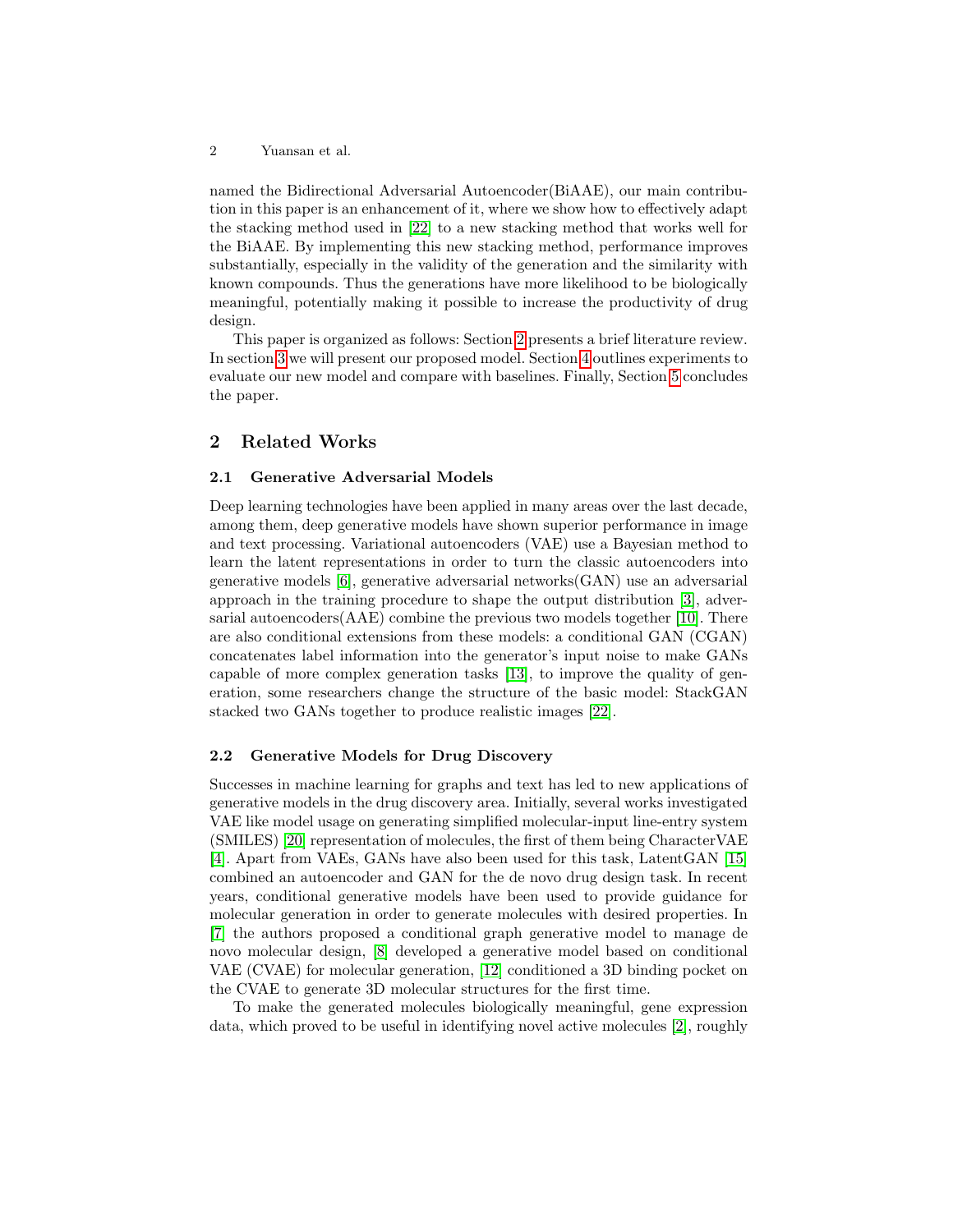speaking, gene expression data records the activity (or change of activity) of genes within a cell. Researchers have thus started to condition generative models with gene expression data, e.g. in [\[14\]](#page-11-9), a conditional WGAN is used for de novo generation of hit-like molecules from gene expression signatures.

[\[17\]](#page-11-1) proposed an AAE based model BiAAE, which learns shared features between drug molecules and gene expression changes, to generate molecules with desired transcriptome changes. The latent codes of molecule  $x$  and gene expression change  $y$  are divided into unique part  $u$  and common part  $c, u$  represents the information that could be extracted only from x or  $y$ , and c is the information present in both  $x$  and  $y$ , hence,  $u$  is independent of  $c$ . To generate new synthetic data, the model samples unique parts  $u_x, u_y$  and common parts c independently from posterior distributions  $G_x(x|c, u_x), G_y(y|c, u_y)$ . Inference networks are used to predict latent codes:  $u_x, u_y, c$  and train the model:  $E_x(u_x|x), E_y(u_y|y), E_x(c|x) = E_y(c|y) = E(c|x, y)$ . The architecture of the Bi-AAE is shown in the Figure [1,](#page-2-1) deterministic encoders  $E_x, E_y$  are used to hypothesize the latent representations of input data, and two deterministic decoders  $G_x, G_y$  rebuild x, y from their latent representations. Our model extended this work and achieved a better result, we will discuss it from next section.



<span id="page-2-1"></span>Fig. 1. BiAAE Architecture

# <span id="page-2-0"></span>3 Stacked Bidirectional Adversarial Autoencoder

It has been shown that stacking two or more models together can facilitate generating better synthetic samples in image generation task using GAN. In molecular generation, we can also expect for a similar effect.

The targets of the adversarial training procedure are different between GAN and AAE. In GAN, the adversarial procedure is implemented over the generated samples, whereas in AAE, it is implemented over latent codes. This makes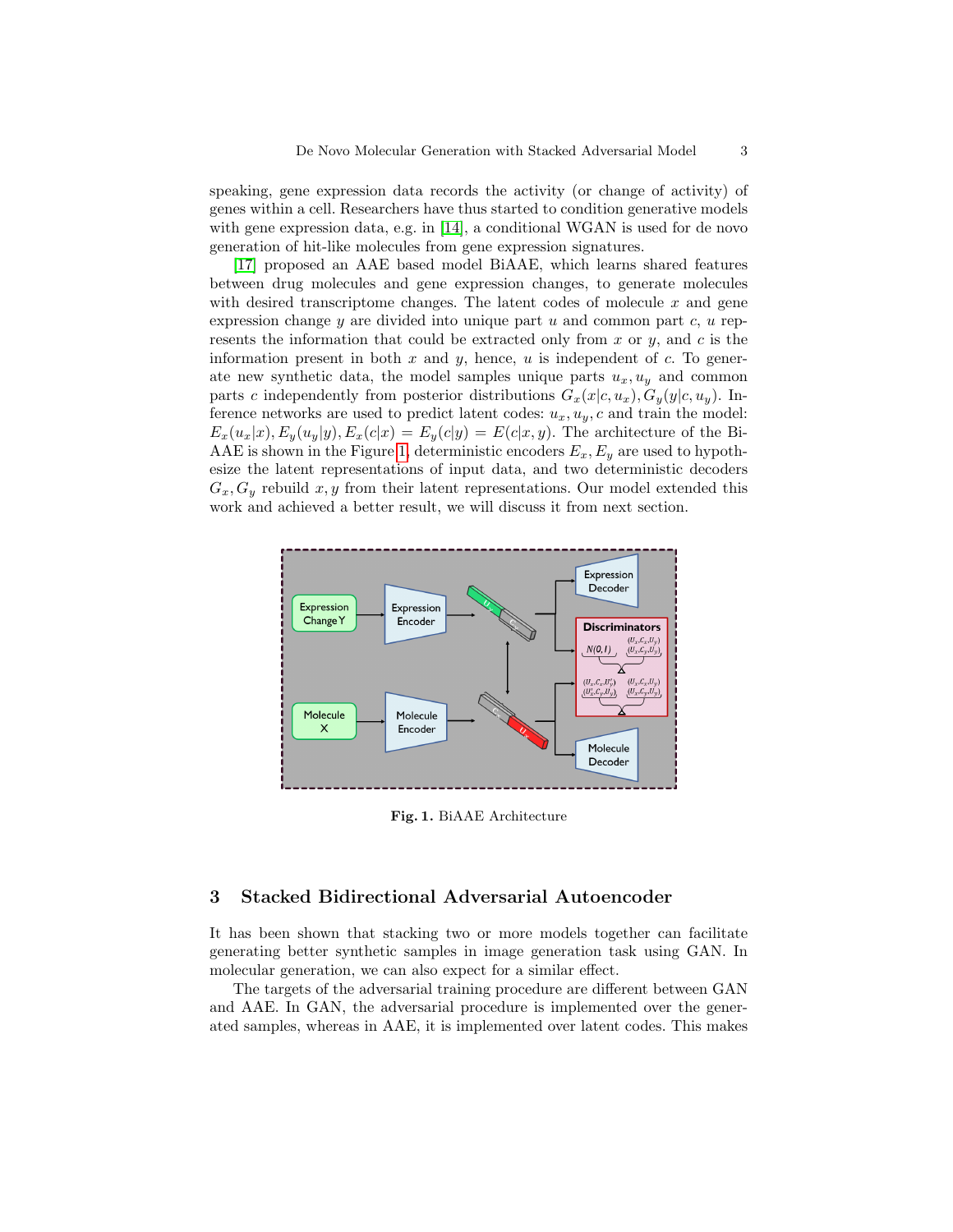#### 4 Yuansan et al.

the stacking method of StackGAN inappropriate for the BiAAE. To solve this problem, we modify the original method: instead of the final output of the first stage, we use latent codes of condition  $y$  in the first stage, together with one more learning of  $x$ , we get latent codes for the second stage. Specifically, the second stage does not have an expression encoder, the latent codes of y are the ones generated by the first stage. For molecule data, we used the same learning procedure as the first stage to let it learn from molecules again to refine the learning outcome of the first stage, which is the common part of the  $x, y$ . With these modifications, we can now stack the BiAAE together to form the Stacked BiAAE (SBiAAE).



<span id="page-3-0"></span>Fig. 2. SBiAAE Architecture

Figure [2](#page-3-0) shows the architecture of the SBiAAE, it can be seen that the stage one is the same as BiAAE and stage two is slightly different as it does not have a expression encoder but uses first stage's y latent codes instead. Let  $E_{ix,y}, G_{ix,y}, D_i, z_{ix,y} = (u_{ix,y}, c_{ix,y}),$  where  $i = 1, 2$ , denote each part in the  $i^{th}$ stage, we can get: $(u_{2x}, c_{2x}) \sim E_{2x}(x), x = G_{2x}(u_{2x}, c_{2x}), y = G_{2y}(u_{1y}, c_{1y}),$  and the objective function of the stacked model has two stage, the first stage contains four parts:

– **Shared Loss:** ensures the common parts extract from x and y close to each other.

<span id="page-3-1"></span>
$$
\mathcal{L}_{1share} = \mathbb{E}_{x,y \sim p_d(x,y)} \|c_{1x} - c_{1y}\|_2^2 \tag{1}
$$

– **Reconstruction Loss:** ensures the decoders can reconstruct the  $x, y$  from their latent codes:  $u_x, c_x, u_y, c_y$ . Here the model added a cross-reconstruction loss, the decoders also used the common part from another one, for example,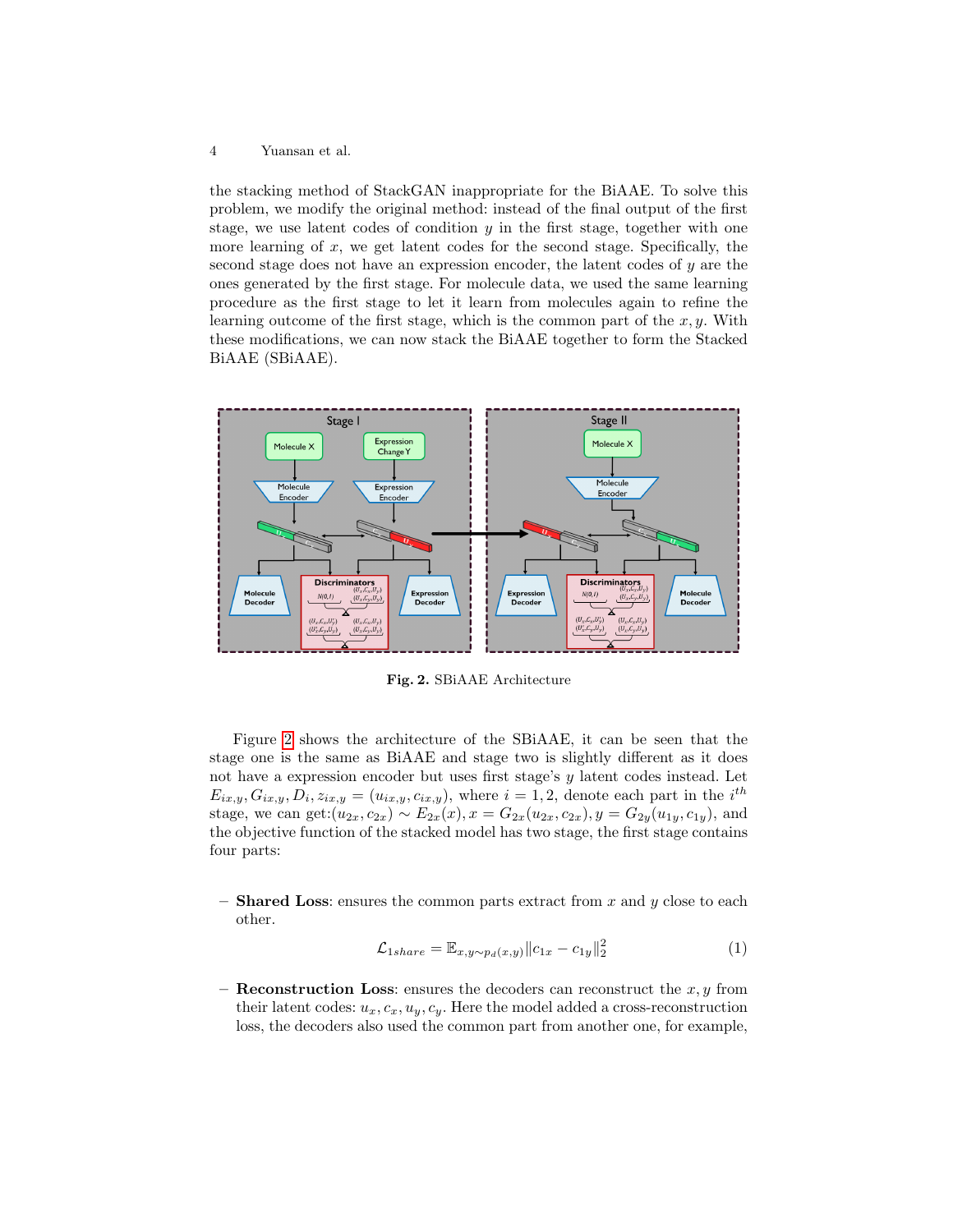$$
(u_x, c_y) \text{ for } G_x.
$$
  
\n
$$
\mathcal{L}_{rec}^x = \mathbb{E}_{x \sim p_d(x)} l_{rec}^x(x, G_{1x}(u_{1x}, c_{1x})) + \mathbb{E}_{x, y \sim p_d(x,y)} l_{rec}^x(x, G_{1x}(u_{1x}, c_{1y}))
$$
  
\n
$$
\mathcal{L}_{rec}^y = \mathbb{E}_{y \sim p_d(y)} l_{rec}^y(y, G_{1y}(u_{1y}, c_{1y})) + \mathbb{E}_{x, y \sim p_d(x,y)} l_{rec}^y(y, G_{1y}(u_{1y}, c_{1x}))
$$
  
\n(3)

where  $l_{rec}^{x,y}$  are similarity measures between original and reconstruct data.

– Adversarial Loss: uses a Jensen-Shannon Divergence(JSD) to guide the latent codes  $z_{x,y} = (c_{x,y}, u_{x,y})$  to match an arbitrary prior distribution  $\mathcal{N}(0, 1)$ , and encourage distributions  $p(u_{x,y}), p(c_{x,y})$  to be independent.

$$
\mathcal{L}_{1adv} = \mathbb{E}_{u'_{1x}, c'_{1x}, u'_{1y} \sim p(u_{1x}, c_{1x}, u_{1y})} log D(u'_{1x}, c'_{1x}, u'_{1y}) \n+ \mathbb{E}_{u'_{1x}, c'_{1y}, u'_{1y} \sim p(u_{1x}, c_{1y}, u_{1y})} log D_1(u'_{1x}, c'_{1y}, u'_{1y}) \n+ \mathbb{E}_{x, y \sim p_d(x,y)} log(1 - D_1(u_{1x}, c_{1x}, u_{1y})) \n+ \mathbb{E}_{x, y \sim p_d(x,y)} log(1 - D_1(u_{1y}, c_{1y}, u_{1x}))
$$
\n(4)

– Independence Loss: explicitly encourages the independence of  $u_x$  from  $(u_y, c_y)$  and  $u_y$  from  $(u_x, c_x)$ .

$$
\mathcal{L}_{ind} = \mathbb{E}_{x,y \sim p_d(x,y)} \mathbb{E}_{y' \sim p_d(y)} [log D_1(u_{1x}, c_{1x}, u_{1y}) + log(1 - D_1(u_{1x}, c_{1x}, u'_{1y}))]
$$
  
+  $\mathbb{E}_{x,y \sim p_d(x,y)} \mathbb{E}_{x' \sim p_d(x)} [log D_1(u_{1x}, c_{1y}, u_{1y}) + log(1 - D(u'_{1x}, c_{1y}, u_{1y}))]$ (5)

where  $u'_{1x}, u'_{1y}$  are obtained by shuffling  $u_{1x}, u_{1y}$  in each batch.

The optimization problem is a minimax problem over the combination of [\(1\)](#page-3-1) to  $(5)$ :

$$
\min_{E_{1x,y}, G_{1x,y}} \max_{D_1} \lambda_1 \mathcal{L}_{share} + \lambda_2 \mathcal{L}_{rec}^x + \lambda_3 \mathcal{L}_{rec}^y + \mathcal{L}_{adv} + \mathcal{L}_{ind}
$$

The hyperparameters  $\lambda_{1,2,3}$  are used to balance different objectives.

Similar to the first stage, the objective functions of the second stage model are also divided into four parts:

– Shared Loss:

<span id="page-4-1"></span><span id="page-4-0"></span>
$$
\mathcal{L}_{share} = \mathbb{E}_{x,y \sim p_d(x,y)} ||c_{2x} - c_{1y}||_2^2
$$
\n(6)

– Reconstruction Loss:

$$
\mathcal{L}_{rec}^{x} = \mathbb{E}_{x \sim p_d(x)} l_{rec}^{x}(x, G_{2x}(u_{2x}, c_{2x})) + \mathbb{E}_{x, y \sim p_d(x,y)} l_{rec}^{x}(x, G_{2x}(u_{2x}, c_{1y}))
$$
\n(7)\n
$$
\mathcal{L}_{y}^{y} = \mathbb{E}_{x \sim p_d(x)} l_{yz}(u, G_{2x}(u_{2x}, c_{2x})) + \mathbb{E}_{x \sim p_d(x)} l_{yz}(u, G_{2x}(u_{2x}, c_{2x}))
$$
\n(8)

$$
\mathcal{L}_{rec}^{y} = \mathbb{E}_{y \sim p_d(y)} l_{rec}^{y}(y, G_{2y}(u_{1y}, c_{1y})) + \mathbb{E}_{x, y \sim p_d(x,y)} l_{rec}^{y}(y, G_{2y}(u_{1y}, c_{2x}))
$$
(8)

– Adversarial Loss:

$$
\mathcal{L}_{adv} = \mathbb{E}_{u'_{2x}, c'_{2x}, u'_{1y} \sim p(u_{2x}, c_{2x}, u_{1y})} log D_2(u'_{2x}, c'_{2x}, u'_{1y}) \n+ \mathbb{E}_{u'_{2x}, c'_{1y}, u'_{1y} \sim p(u_{2x}, c_{1y}, u_{1y})} log D_2(u'_{2x}, c'_{1y}, u'_{1y}) \n+ \mathbb{E}_{x, y \sim p_d(x, y)} log (1 - D_2(u_{2x}, c_{2x}, u_{1y})) \n+ \mathbb{E}_{x, y \sim p_d(x, y)} log (1 - D_2(u_{2x}, c_{1y}, u_{1y}))
$$
\n(9)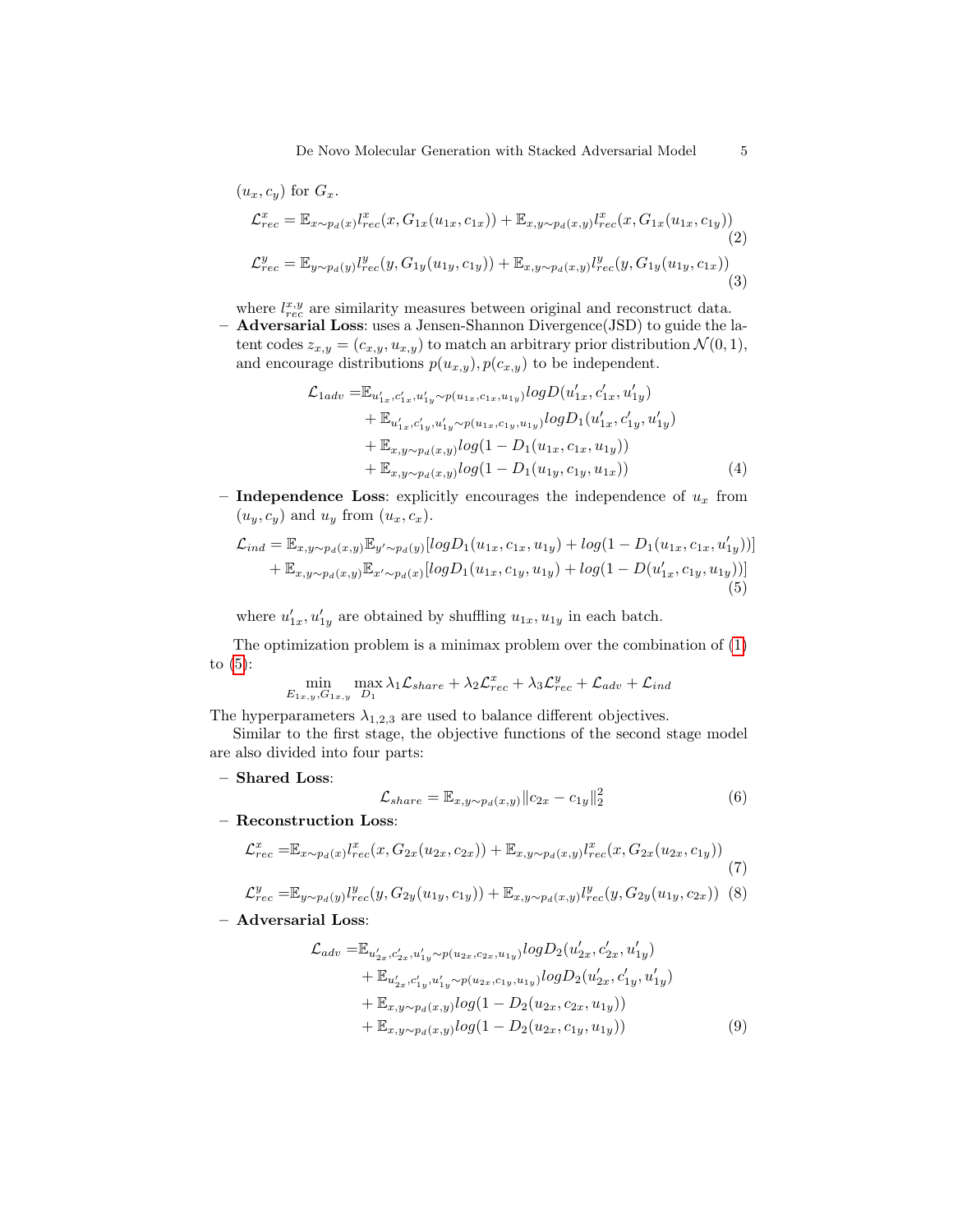6 Yuansan et al.

– Independence Loss:

$$
\mathcal{L}_{ind} = \mathbb{E}_{x,y \sim p_d(x,y)} \mathbb{E}_{y' \sim p_d(y)} [log D_2(u_{2x}, c_{2x}, u_{1y}) + log(1 - D_2(u_{2x}, c_{2x}, u'_{1y}))]
$$
  
+  $\mathbb{E}_{x,y \sim p_d(x,y)} \mathbb{E}_{x' \sim p_d(x)} [log D_2(u_{2x}, c_{1y}, u_{1y}) + log(1 - D_2(u'_{2x}, c_{1y}, u_{1y}))]$   
(10)

Combine the equations  $(6)$  to  $(10)$ , we can get the optimization problem for the second stage:

<span id="page-5-1"></span>
$$
\min_{E_{2x,y},G_{2x,y}} \max_{D_2} \lambda_1 \mathcal{L}_{2share} + \lambda_2 \mathcal{L}_{2rec}^x + \lambda_3 \mathcal{L}_{2rec}^y + \mathcal{L}_{2adv} + \mathcal{L}_{2ind}
$$

## <span id="page-5-0"></span>4 Experiments

The original BiAAE model and the modified SBiAAE model are evaluated on two different datasets. An experiment on Noisy MNIST dataset is used as a preliminary evaluation from which we can test if the model has the potential to improve the original model. We then run the experiment on the LINCS L1000 molecular database to test the model's performance when conditioned using gene expression profiles.

#### 4.1 Dataset Description

#### – Noisy MNIST:

The Noisy MNIST dataset was generated using the MNIST dataset [\[19\]](#page-11-10). In general, the images pair  $(x, y)$  contain same digit with different angles and y has strong additive noise. Thus, the only common information in  $(x, y)$  is the digit they contain, the joint distribution  $p_{xy}(x, y)$  should represent this digit.

#### – LINCS L1000:

The dataset is from the Library of Integrated Network-based Cellular Signatures (LINCS) L1000 project [\[18\]](#page-11-11). The dataset is organized by cell lines, times, doses, molecules, and perturbagens. For each cell, it lists the gene expressions before and after $(ge_a, ge_b)$  it reacts with the given molecule, so we can obtain the gene expression changes for a given molecule by subtracting these two expressions.

#### 4.2 Experimental Setup

Noisy MNIST The whole Noisy MNIST dataset was split into three parts: 50000 training samples, 10000 validation samples and 10000 testing samples. The batch size was set to 128 with a learning rate 0.0003. The input data  $x, y$  was encoded to a 16-dimensional tensor with 12-dimensional  $u_x, u_y$  and 4-dimensional c. The same encoders for both  $x, y$ , each consisting of two convolutional layers with a 0.2 dropout rate, and rectified linear unit (ReLU) as activation function,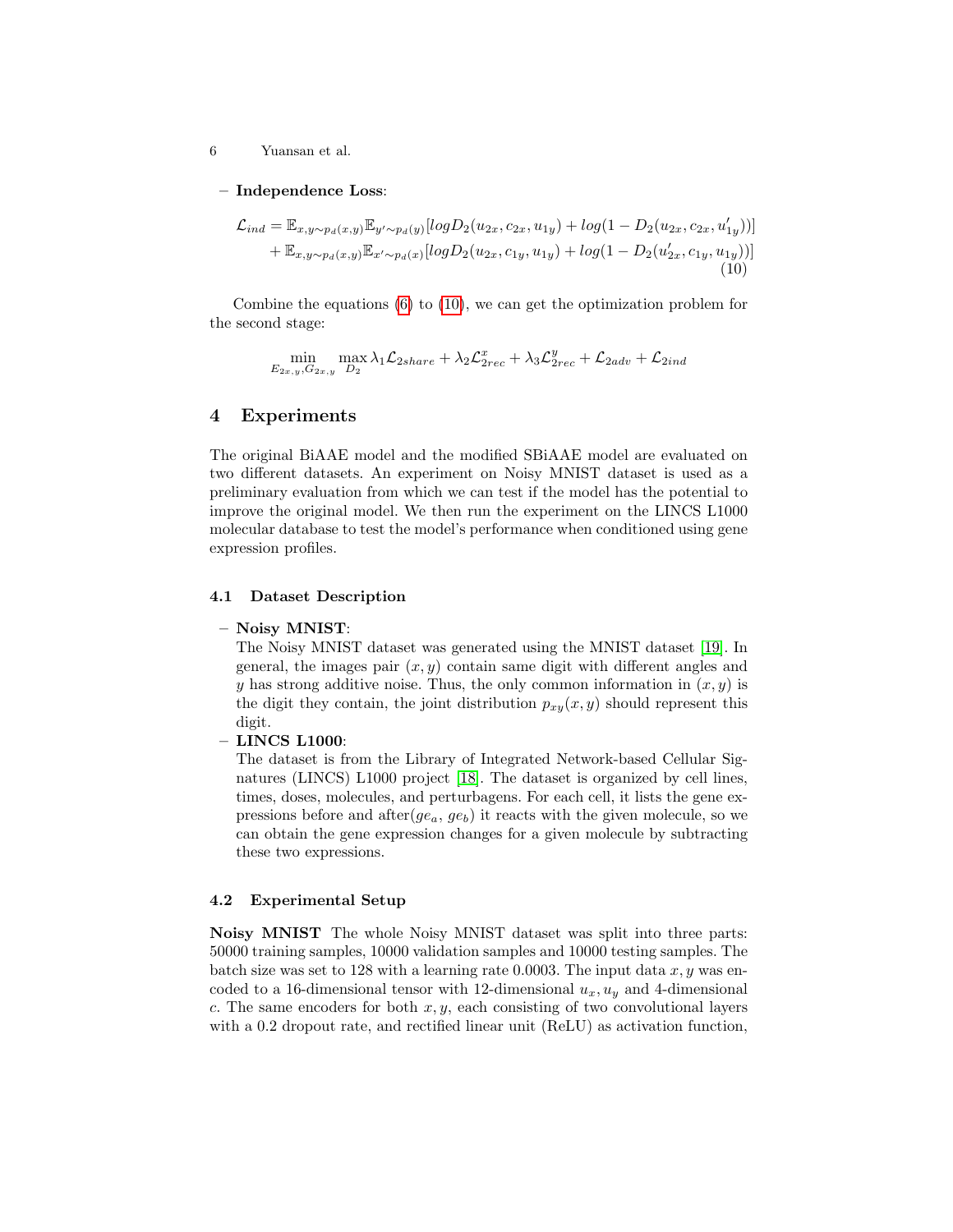then followed by three fully connected layers, with LeakyReLU activation function and batch normalization. The decoder has two fully connected layers with the exponential linear unit (ELU) activation function, followed by three transposed convolutional layers. The discriminator is a multilayer perceptron (MLP) with hidden layers of 1024 and 512 neurons. Balance weight  $\lambda_{1,2,3}$  are set to 0.1, 10, and 1 respectively. The second stage is the same as the first one but without an encoder for y. The optimizer for the model is Adam with  $\beta_1 = 0.5, \beta_2 = 0.9$ for adversarial training and  $\beta_1 = 0.99, 0.999$  for others.

Gene Expression For LINCS 1000 dataset, the training set contains experiments characterized by the control( $ge_a$ ) and perturbation( $ge_b$ ) induced gene expression profiles for each cell line. The molecules were represented by SMILES strings. The dataset was preprocessed based on Lipinski's rule of five [\[9\]](#page-11-12) and its extensions.

The molecular encoder for X took a pretrained RNN encoder's two-layers gated recurrent unit (GRU) as an initial part, followed by an fine-tuned MLP as second part. The expression encoder for  $Y = (\Delta ge, \eta)$  embedded  $\Delta ge$  $ge_b - ge_a$  using a two-layers MLP and concatenated the resulting hidden codes with logarithm of the concentration value  $\eta$ , processed it to another MLP to get the final representation. The decoders for two objects were built symmetrically to the corresponding encoders. The second stage used the same structure except the expression encoder, which does not exist, and the latent codes of the gene expression  $Y$  in this stage are the results of the first stage expression encoder.

#### 4.3 Experimental Evaluations

#### Metrics

– Accuracy:

Accuracy is mainly used for evaluation on the Noisy MNIST experiment, the ratio between correction generation and total number generated is the accuracy of the model.

– Mutual Information(MI):

We calculated the mutual information using MINE [\[1\]](#page-10-6), this score can represent the ability of the encoders to extract relevant information.

#### – Validity:

Validity is the proportion between valid number and total number, it evaluates how often the model produces valid molecule.

– Overall Similarity:

The similarity between generated molecules and their templates are calculated using Tanimoto similarity of their Extended Connectivity Finger-prints(ECFPs) [\[16\]](#page-11-13).  $\frac{\sum T(A,B)}{N}$  $\frac{N(A,B)}{N}$ ,  $T(A,B) = \frac{A \cap B}{A+B-A \cap B}$ , where  $A, B$  are ECFPs for generated and template molecules,  $T$  is Tanimoto similarity,  $N$  is total number of valid generation.

– Diversity:

 $1 - \frac{1}{N} \sum_{i,j>i} T(m_i, m_j)$  for N pairs of valid generated molecules, normally  $N = \binom{n}{2}$  where *n* is total number of valid generation.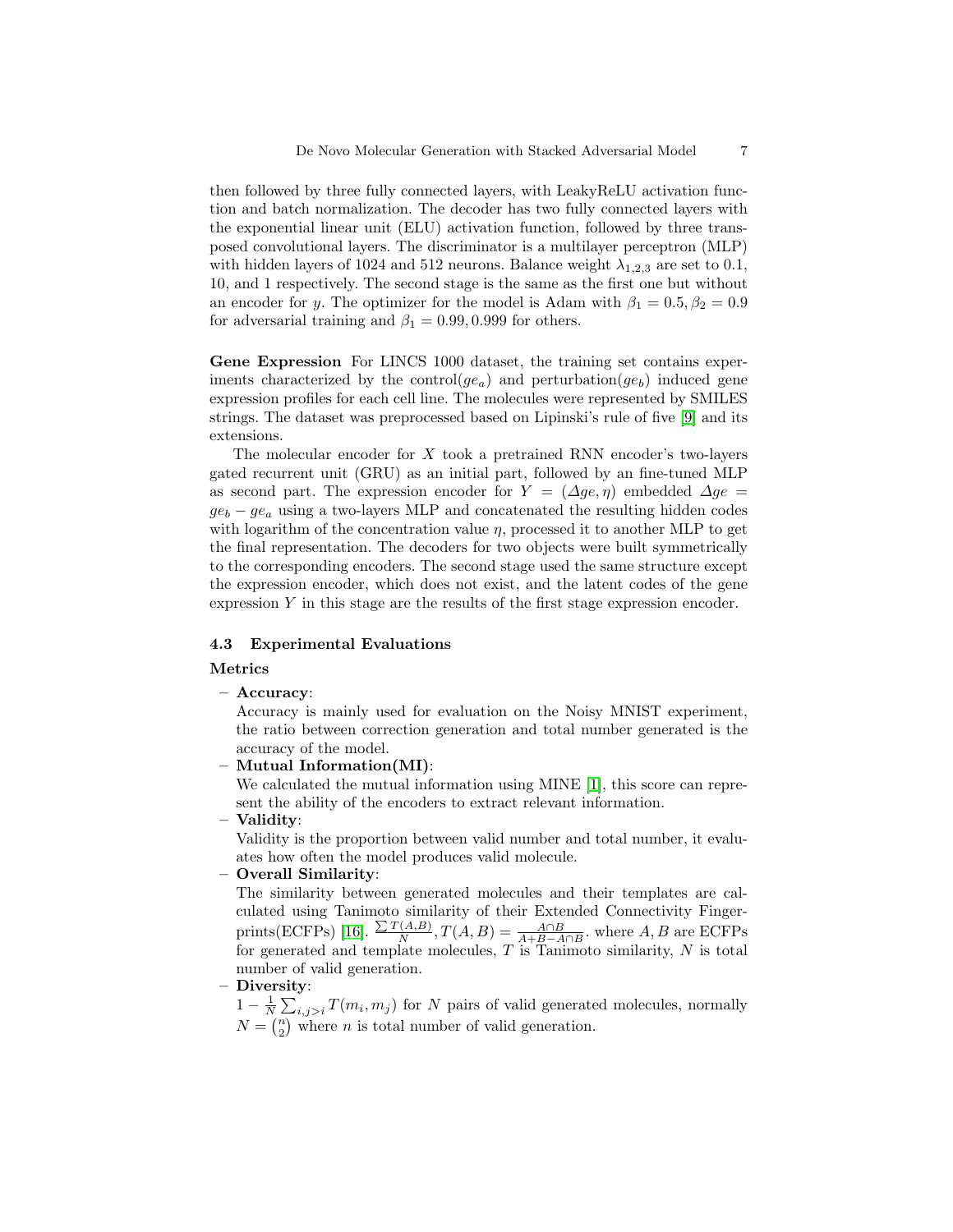Noisy MNIST Experiment The experiment run over Noisy MNIST dataset is intended to test model performance on common information extraction, this ability should be reflected by the accuracy and mutual information scores. We use  $MI(z_x, c_y|y)$  for mutual information score, it represents how much the  $c_y$ can indicate about  $z_x$ . The only common thing between them is  $c_y$  itself, so, higher MI score means the encoder produced more desirable latent codes. The quantitative results for several models run on the Noisy MNIST shown in the Table [1,](#page-7-0) the UniAAE is the unidirectional version of BiAAE. SAAE is conditional AAE mentioned in [\[10\]](#page-11-3), we use  $MI(z_x, c|y)$  since it cannot extract the common parts from the latent codes explicitly. Examples of some generated images from

<span id="page-7-0"></span>Table 1. Noisy MNIST results

| Model              |       | Accuracy MI $(z_x, c_y   y)$ MI $(z_x, c   y)$ |       |
|--------------------|-------|------------------------------------------------|-------|
| Stacked BiAAE      | 68.06 | 1.729                                          |       |
| B <sub>i</sub> AAF | 61.34 | 1.432                                          | -     |
| UniAAE             | 50.11 | 1.550                                          |       |
| SAAE               | 45.46 |                                                | 1.673 |

BiAAE(left) and SBiAAE(right) are shown in the Figure [3.](#page-7-1) Comparing two figures, we can observe that samples generated by BiAAE still contain some wrong digits, whereas most of the SBiAAE generations are correct digits.



<span id="page-7-1"></span>Fig. 3. Generated figures by BiAAE and SBiAAE

From the results in Table [1](#page-7-0) and examples in Figure [3,](#page-7-1) we can see the SBiAAE did well in extracting digits from the image pairs as intended. Based on this performance, we can draw an initial conclusion that the stacked model is better at joint distribution learning for Noisy MNIST dataset, in next part we would run the experiment on gene expression dataset to check how well the model perform for our real task.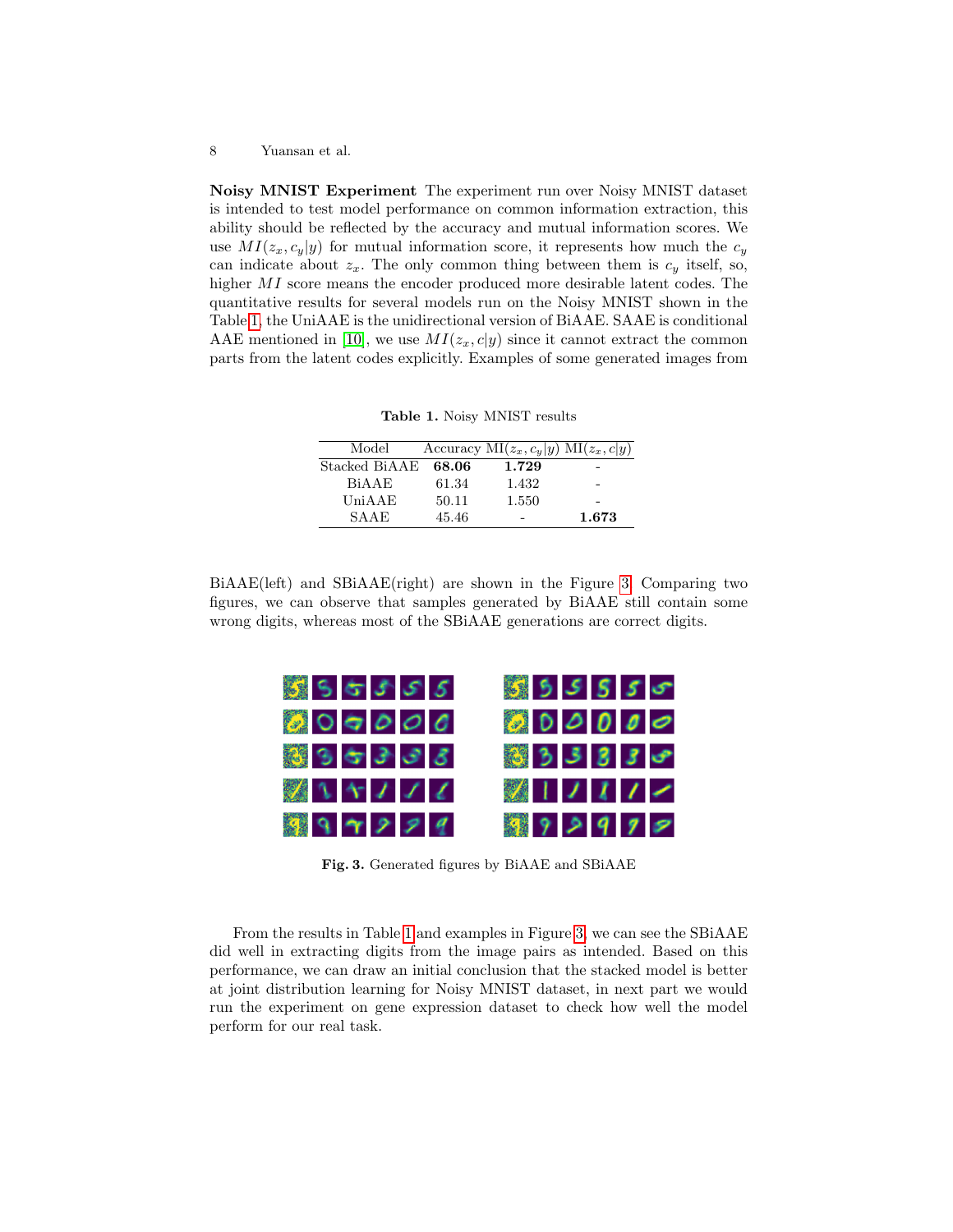LINCS L1000 Experiment The results from Noisy MNIST dataset gave us enough confidence to run the model on LINCS L1000 dataset.

In modern chemistry, a pharmacophore is a part of a molecular structure which can be used to represent an abstraction of the molecular features and is capable of inferring the affected genes, since it ensures the optimal molecule interactions with a single specific biological target so that it would trigger (or block) its biological response [\[21\]](#page-11-14). This makes the latent representations of pharmacophore and the affected proteins similar and hence in our joint distribution learning, the common part between the given molecule  $x$  and gene expression  $y$ can be the pharmacophore in the molecule and affected protein in gene expressions.

The mutual information used in this experiment is  $MI(z_x, c_y | \Delta ge, \eta)$  which calculates the relevant information between molecular latent codes and common part of gene expressions extracted by the expression encoder. Together with overall similarity, they reveal the ability of the encoders for extracting common parts from molecules and gene expressions. The validity reflects how well the decoder learnt the rules of the molecular structure. As a de novo generation task, the model is also expected to keep a good diversity in generation while raising the similarity to the templates.

The results of models for molecular generation are shown in Table [2,](#page-8-0) in this part we only list two models: BiAAE and SBiAAE for direct comparison.

<span id="page-8-0"></span>Table 2. LINCS L1000 results

|                    |      |        | Model MI $(x, s_y   \Delta ge, \eta)$ Validity Overall Similarity Diversity |      |
|--------------------|------|--------|-----------------------------------------------------------------------------|------|
| B <sub>i</sub> AAF | 0.28 | 64.7%  | 0.247                                                                       | 0.85 |
| <b>SBIAAE</b>      | 0.29 | 69.1\% | 0.265                                                                       | 0.83 |

Examples of generated molecules together with their templates, which are active drugs in real world, are shown in Figure [4.](#page-9-0) Here we listed the fingerprint similarities between the generations and corresponding templates that are calculated based on their ECFPs, the target proteins are also listed for each generated molecule. The main intuition for this presentation is the models are expected to generate some biologically meaningful molecules, thus by presenting the generated molecule and its template drug, we can show that these generated molecules indeed do have bioactivity. This is due to the similarity principle which states "structurally similar molecules tend to have similar properties in both physicochemical and biological ones" [\[5\]](#page-10-7), and the pharmacophore's application on defining the essential features of one or more molecules with the same biological activity.

From Table [2](#page-8-0) we can see the greatest improvement that our stacked model achieves is on generation validity. The stacking method allows the model to learn more from molecular data and, as intended, it learns more rules from the valid molecules and generates more valid molecules.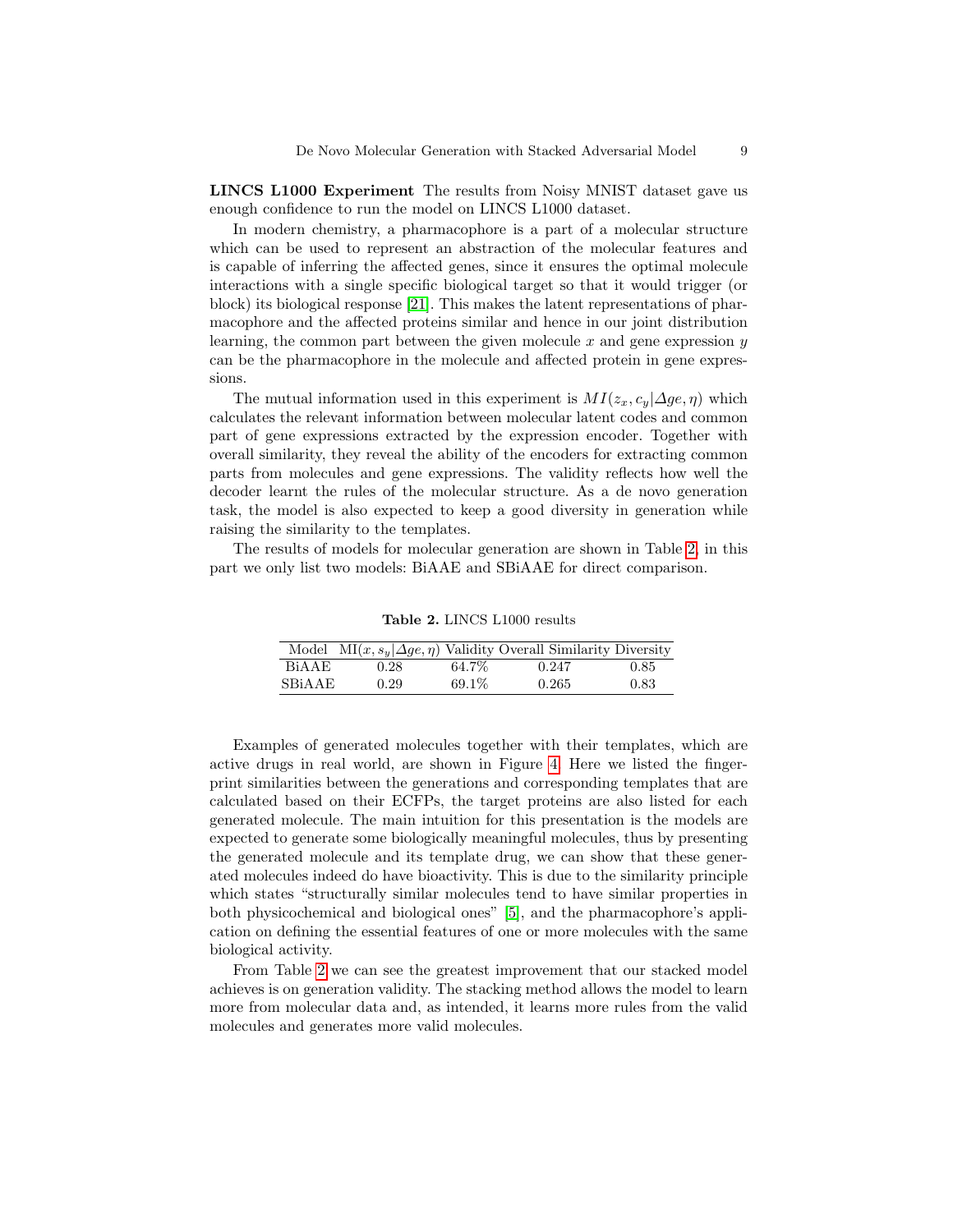

<span id="page-9-0"></span>Fig. 4. Generated molecules with their drug templates

For common part extraction, the SBiAAE does improve the performance a little. The mutual information scores indicate encoders from stacked model extracted the common part slightly better than the original model, a similar result is also shown in the Overall Similarity. These two scores suggest the SBiAAE extracts something extra from the molecules and the gene expression changes, and the resulting common parts of gene expression changes contain more relevant information about the molecules, which as previously mentioned could be the pharmacophore of the molecule. In Figure [5](#page-9-1) we present a comparison between



<span id="page-9-1"></span>Fig. 5. Generations of BiAAE and SBiAAE

two models' generations, and the templates they based on. For better comparison, we also listed the similarity for each molecule. Some of the generations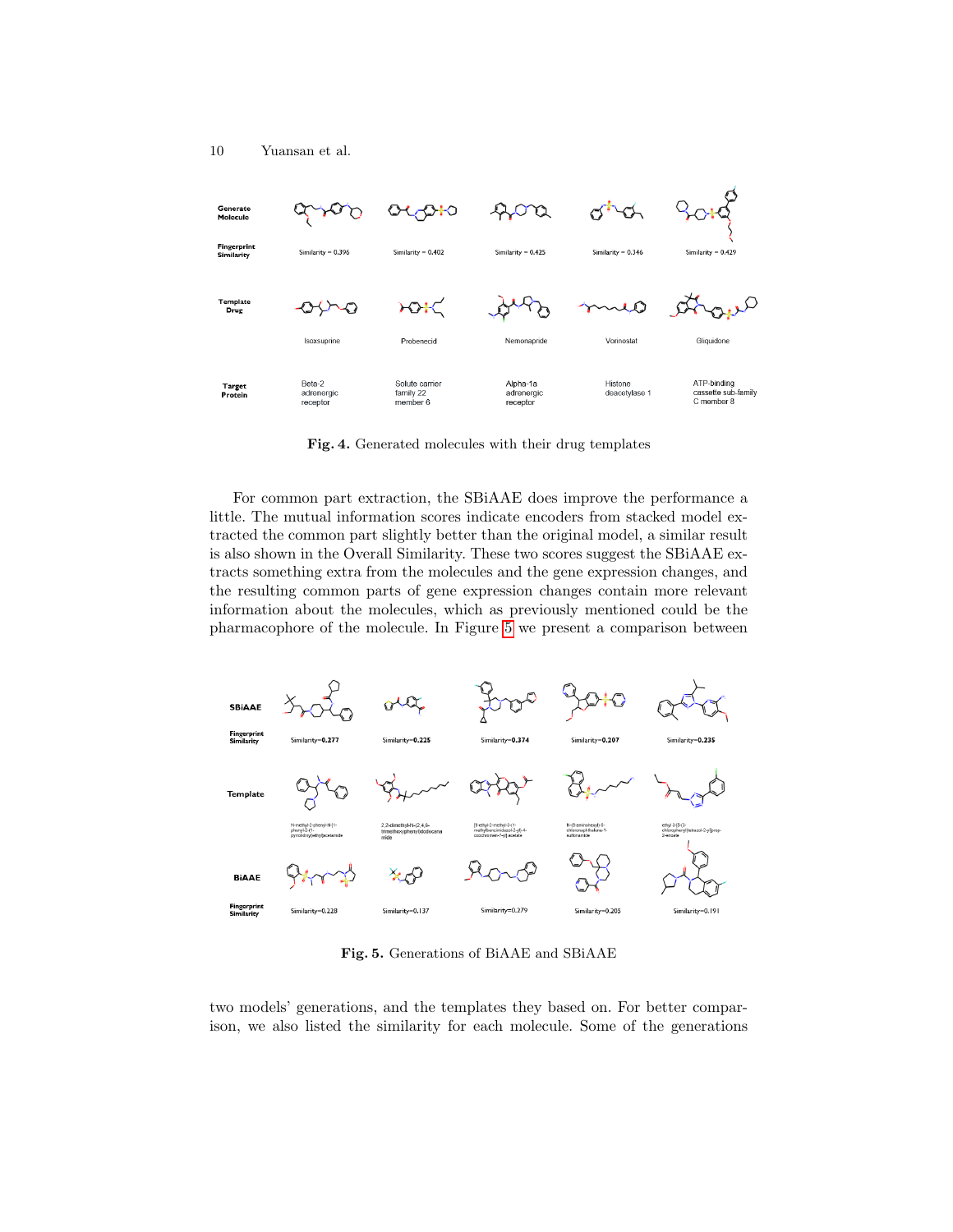from SBiAAE are much more similar to the templates like the second and third columns.

In general, the stacked model SBiAAE improved the performance of the original BiAAE model, the most obvious improvement lies in the validity of the generated molecules. For common information extraction, the stacking method improved the original model, though it did not improve as much as for the Noisy MNIST experiment. Based on the generated samples, we can also say that the generated molecules might be biologically meaningful because of the improvements on the average similarity, the stacked model can have more chance to generate the bioactive molecules compared to the original model. Overall, for this dataset, we have evidence that SBiAAE performs better than BiAAE for de novo generation of desired molecules.

# <span id="page-10-0"></span>5 Conclusion

To conclude, in this project, we studied an existing model for de novo molecular generation named BiAAE, and investigated the machine learning technologies and biochemical knowledge related to it. Then, we developed a new stacking method derived from StackGAN to make it appropriate for the joint distribution learning task in BiAAE, with this method we stacked an other model on the original BiAAE and improved the performance of BiAAE on a molecular generation task. The main contribution of our work is the modified stacking method which made it possible for the new SBiAAE model to be more reliable for generating molecule.

### References

- <span id="page-10-6"></span>1. Belghazi, M.I., Baratin, A., Rajeswar, S., Ozair, S., Bengio, Y., Courville, A., Hjelm, R.D.: Mine: Mutual information neural estimation (2018)
- <span id="page-10-5"></span>2. De Wolf, H., Cougnaud, L., Van Hoorde, K., De Bondt, A., Wegner, J.K., Ceulemans, H., Göhlmann, H.: High-throughput gene expression profiles to define drug similarity and predict compound activity. ASSAY and Drug Development Technologies 16(3), 162–176 (2018), <https://doi.org/10.1089/adt.2018.845>
- <span id="page-10-2"></span>3. Goodfellow, I.J., Pouget-Abadie, J., Mirza, M., Xu, B., Warde-Farley, D., Ozair, S., Courville, A., Bengio, Y.: Generative adversarial networks (2014)
- <span id="page-10-3"></span>4. Gómez-Bombarelli, R., Wei, J.N., Duvenaud, D., Hernández-Lobato, J.M., Sánchez-Lengeling, B., Sheberla, D., Aguilera-Iparraguirre, J., Hirzel, T.D., Adams, R.P., Aspuru-Guzik, A.: Automatic chemical design using a data-driven continuous representation of molecules. ACS Central Science 4(2), 268–276 (Jan 2018).<https://doi.org/10.1021/acscentsci.7b00572>
- <span id="page-10-7"></span>5. Hendrickson, J.B.: Concepts and applications of molecular similarity. Science (1991)
- <span id="page-10-1"></span>6. Kingma, D.P., Welling, M.: Auto-encoding variational bayes (2013)
- <span id="page-10-4"></span>7. Li, Y., Zhang, L., Liu, Z.: Multi-objective de novo drug design with conditional graph generative model. J Cheminform (2018). [https://doi.org/10.1186/s13321-](https://doi.org/10.1186/s13321-018-0287-6) [018-0287-6](https://doi.org/10.1186/s13321-018-0287-6)